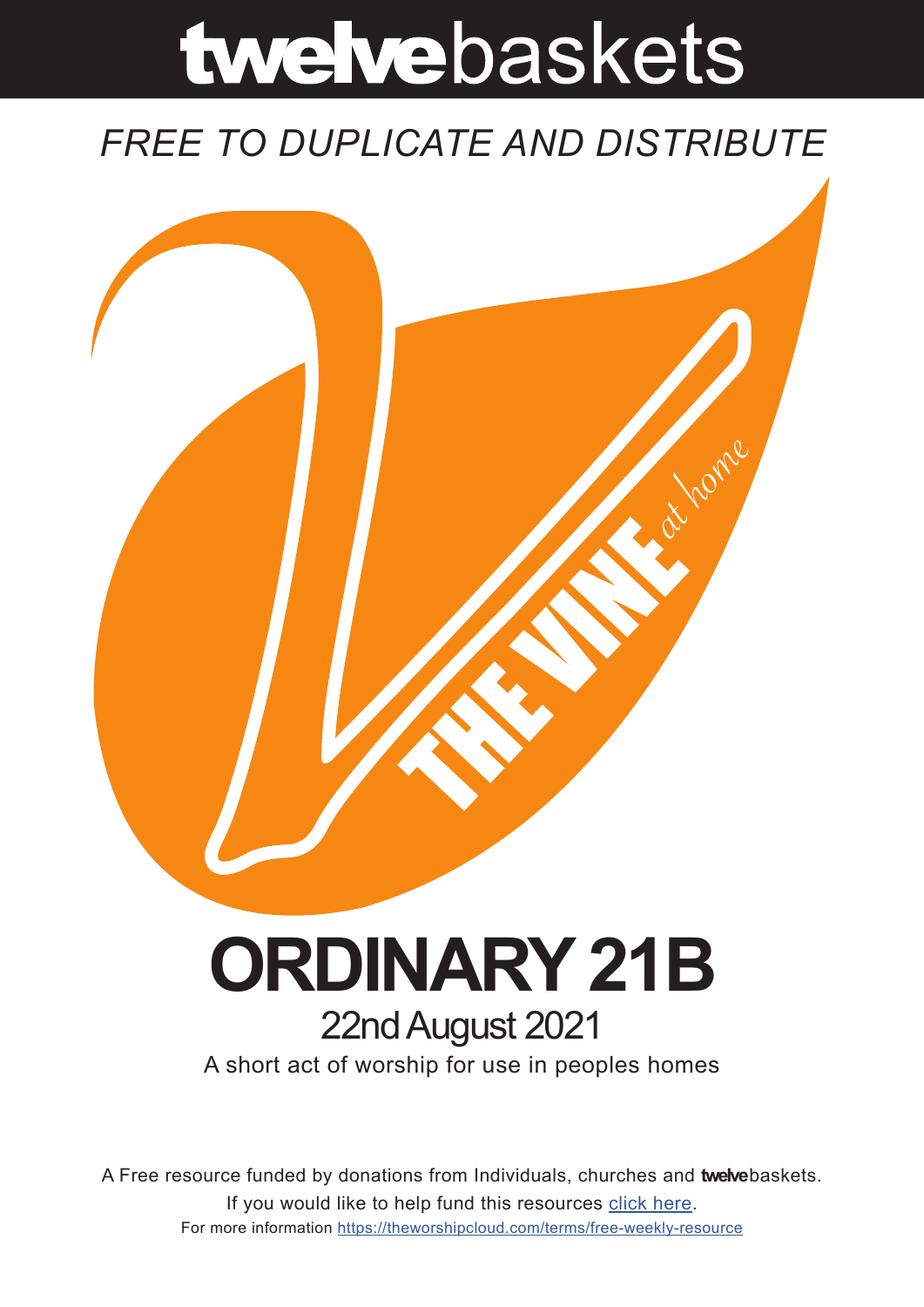#### **Call to worship**

Gracious God, we are your people, seeking to know you more.

Gracious God, come amongst us, by your Spirit, that we might be transformed by our encounter with you.

Gracious God, may we go from this place, recognising you in every place and every moment.

<span id="page-1-2"></span>Amen<sup>[1](#page-1-0)</sup>

#### **Hymn: 156 STF – From the breaking of the dawn** - [YouTube](https://www.youtube.com/watch?v=qA_sehrPVZo)

#### **Opening Prayers**

Generous God, we marvel at your extravagance in bestowing blessings on us, and we are in awe of your generosity.

Thank you for the gift of Jesus, who, time and again, demonstrated your propensity for giving.

Forgive us for those times when we have acted selfishly, thinking only of ourselves instead of our fellow humans.

Help us to be a people of extravagant generosity, especially when we find it difficult to do so.

Open our hearts to love and goodness and make us a people of goodwill and kindness, so that all we encounter, will experience something of your love and care for them.

<span id="page-1-3"></span>Amen.*[2](#page-1-1)*

#### **Let us now say the Lord's Prayer**

**Readings:** Ephesians 6:10-20 – [Click for the reading](https://www.biblegateway.com/passage/?search=Ephesians+6:10-20+&version=NRSV)

Psalm 84 – [Click for the reading](https://www.biblegateway.com/passage/?search=Psalm+84+&version=NRSV)

John 6:56-69 – [Click for the reading](https://www.biblegateway.com/passage/?search=John+6:56-69+&version=NRSV)

<span id="page-1-0"></span> $1$  Call to Worship written by Tim Baker

<span id="page-1-1"></span>Opening prayers written by Ramona Samuel *[2](#page-1-3)*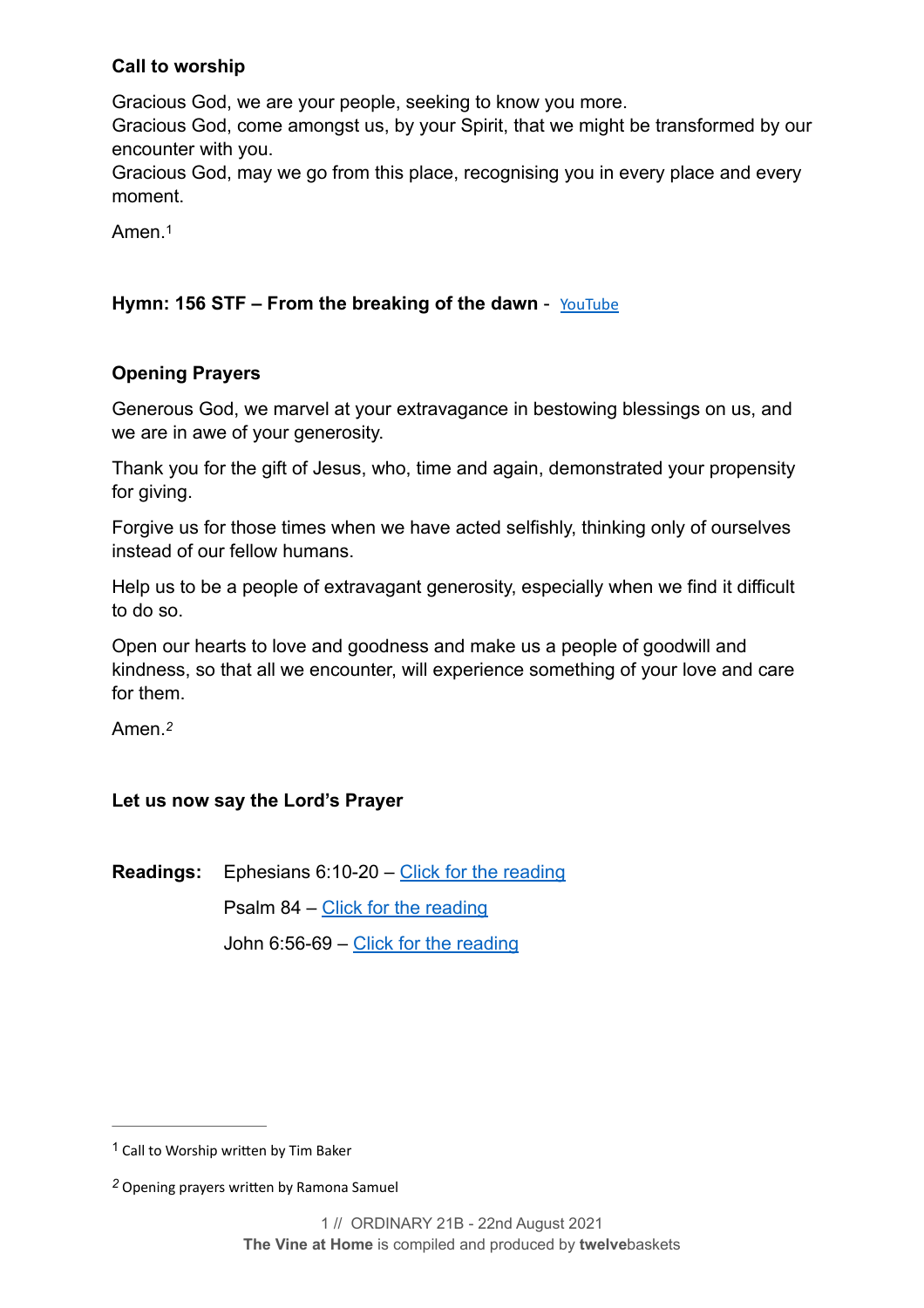#### **Reflections on the reading**

*[Today's reflection comes from Ashley Cooper, the Principal of Cliff College. You can* [watch, download and use Ashley's recording of this sermon here](https://theworshipcloud.com/view/store/twelvebaskets-vine-video-ashley-cooper-the-vine-video-22nd-august-2021)*. NB: Ashely's video begins with him reading the Psalm for today].*

Many people believe that the author of today's Psalm (84) was trapped in a place where he couldn't get to God's temple – probably in captivity or separated from the temple because of war. And that's why he wrote, 'my soul yearns, even faints, for the courts of the Lord.' 'I wish I could be there'! I wish I could be in God's temple, because that is where God is…You get that sense of pain from this author, as he just says – I want to be there! I want to be in God's presence, but there is a sense here that he can't get there.

I would guess that the journey of the last couple of years for many has been one of distance, one of longing, of yearning and pain; and trying to find our way into the presence of God, our normal routes, our places of worship and encounter have been ripped away from us – and many have struggled to find their way to keep their faith, to hold on.

This Psalm is really a call into the presence of God – setting your sight, and your goal, on reaching him. How have you done that these past months? Have you struggled? Have you found new and creative ways into God's presence? As we move forward, we need to realise that our focus is not on 'where do we go to on a Sunday' (and I recognise that those buildings are helpful and precious to many of us), but ultimately, our focus is 'whose presence do I desire, and yearn for?'

I simply encourage you today to focus on God, and encounter him. When was the last time you rested in God's presence? Trust in him as you push forwards – know that he is your strength. Wait on him, and fall into God's presence. It's worth it!

<span id="page-2-1"></span>Amen.[3](#page-2-0)

#### **Prayers of intercession**

Father, Son and Holy Spirit, we come to you as the one who created the laws and offered grace in abundance.

Lord, we pray for our Christian brothers and sisters around the world,

We lift them to you as they seek to follow the commandments of your gospel and great commission,

May they be strengthened and emboldened for the mission you have called them to, Cleanse and mould your church into the likeness of Christ.

*[Pause]*

<span id="page-2-0"></span><sup>&</sup>lt;sup>[3](#page-2-1)</sup> Based on the Reflection written by Ashley Cooper